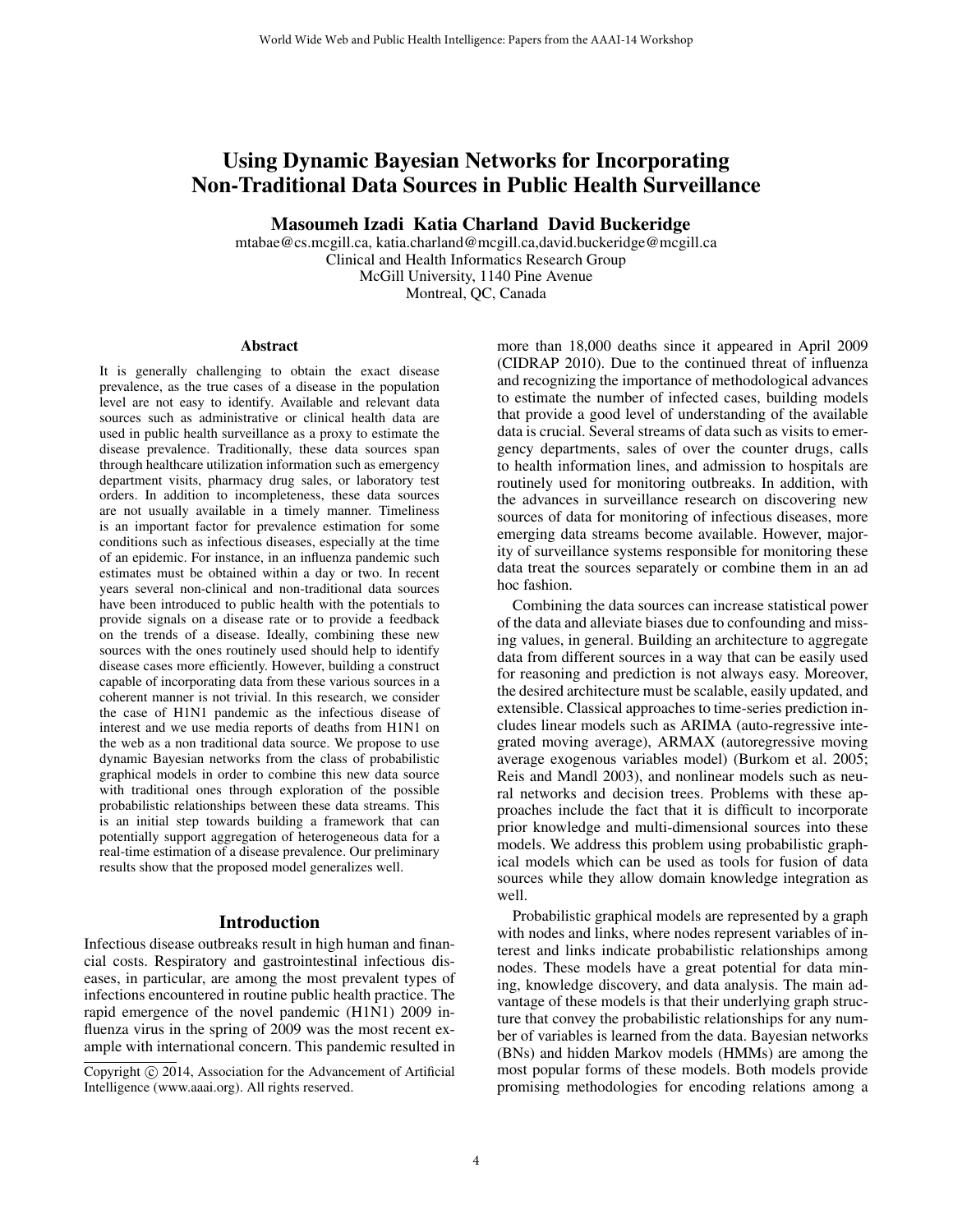large number of random variables based on conditional independence property and are easy to represent real-world problems of high degree of complexity. A generalization over these two models is known as dynamic Bayesian networks (DBNs). DBNs generalize Bayesian networks to model temporal relations and generalize HMMs to model interdependencies between observations.

Our objective is to create a DBN as a unified model to combine and mine different data streams relevant the influenza pandemic for their interrelationships. After these relationships are learned and the model is build, it can be used for inference and predictions. Another important issue we would like to address is the problem of timeliness. This is specially important in the case of epidemics to have estimates of future counts rapidly. In this paper, we show that there is no need to wait for a week or more in order to estimate the counts of important epidemiological data in future. To further elucidate upon the concept of applicability of DBNs in this context, a case study is persuaded in this research based on available data sources which carry information related to the infected incidence rate of H1N1 over the pandemic period.

For the illustration purposes, in this paper we focus on the data from the island of Montreal, Quebec. Through collaboration with the department of public health in Montreal we had access to data sources such as counts of emergency department visits, calls to health-information lines, vaccination, and hospitalization. Several quantitative relationship between some of these data sources are also known as domain knowledge. For instance, there are relationships between infection rate or Influenza Like Illnesses (ILI) incidences and other data sources such as vaccination data. Vaccination would reduce the rate of infected cases and flu infection makes almost one third of the ILI visits. While very useful, these distributed pieces of information alone are not sufficient to establish a comprehensive model. DBNs are capable of incorporating such domain knowledge in their structure while they build on the knowledge discovered by the data. The steps in the reasoning and prediction by these models will be illustrated through the H1N1 case study in this paper.

# Dynamic Bayesian Networks

A Bayesian network is a special type of probabilistic graphical models that is represented by a Directed Acyclic Graph (DAG). The DAG explicitly represents independence relationships among random variables. A DAG contains nodes for each random variable and a link between any two statistically correlated nodes. The node originating the directed link is a parent and the terminating node a child. Each node contains a conditional probability table (CPT) that describes the relationship between the node and its parents. If the topology is unknown, i.e., the independence relations among the random variables is unknown, an appropriate structure must be elicited from the data.

Automatically learning the structure of a Bayesian network DAG from data is a well-researched but computationally difficult problem (Chickering, Heckerman, and Meek 2004; Chickering and Meek 2002; Jensen 1996; Pearl 1988).

A function is used to score a network with respect to the training data, and a search method is used to look for the network with best score. Different scoring metrics and search methods have been proposed in the literature. The scoring functions used to select models are based on the likelihood function of a model given the data or the logarithm of this function. Since the associated search space is exponentially large, local search-based approaches, which iteratively consider local changes (adding, deleting, and reversing an edge) to the network structure, are usually used to find the best network. This type of search is very useful when dealing with large data sets because of its computational efficiency. One of the most popular search strategies due to its simplicity and good performance (Tsamardinos, Brown, and Aliferis 2006; Heckerman, Geiger, and Chickering 1995; Friedman, Murphy, and Russell 1998) in this context is greedy hill-climbing search which starts from an empty graph and gradually improve it by applying the highest scoring single edge addition or removal available.

Once the DAG is learned, the parameters of the model (CPTs) need to be specified or directly learned from data. CPTs identify the probabilities of the child being in any specific values given the values of its parents. Parameter learning in Bayesian networks mainly considers maximum likelihood estimation of the model given the data and it is performed through an expectation maximization process. See (Pearl 1988; Grossman and Domingos 2004; Jensen 1996; Neapolitan 2003) for parameter learning methods in Bayesian networks. The advantage of DBNs is being able to represent uncertainties, dependencies and dynamics exhibited in different time series. A DBN consists of a finite number of BNs called slices, where each slice corresponds to a particular time instant. BNs corresponding to successive instants are connected through arcs that represent how the state of a random variable changes over time. A DBN is generally assumed to satisfy Markov (or k-Markov) property. This means that temporally, each node only depends on the nodes one (or up to  $k$ ) time step earlier. It is generally assumed that the dependencies between the nodes on one slice of a DBN, that present a BN, do not change over time. Therefore, a DBN can be described by at most a  $k$ slice network (for a k-order Markov domain). DBNs have been applied in a variety of applications from activity recognition and monitoring to medical diagnosis and fault or defect detection. This is the first time that this framework is used for mining in epidemiological data. Ideally, we should be able to learn and discover the probabilistic relationships between data streams through structure learning in DBNs. However, when the system consist of many data streams and in particular when it is partially observed, structure learning in DBNs becomes computationally intensive. This is due to the fact that the space of possible models is so huge that it will be necessary to use strong prior domain knowledge to make the task tractable.

### Method

We used and evaluated DBNs in the context of data aggregation from different sources which partially indicate the pattern of Influenza H1N1 infection. Although, conventionally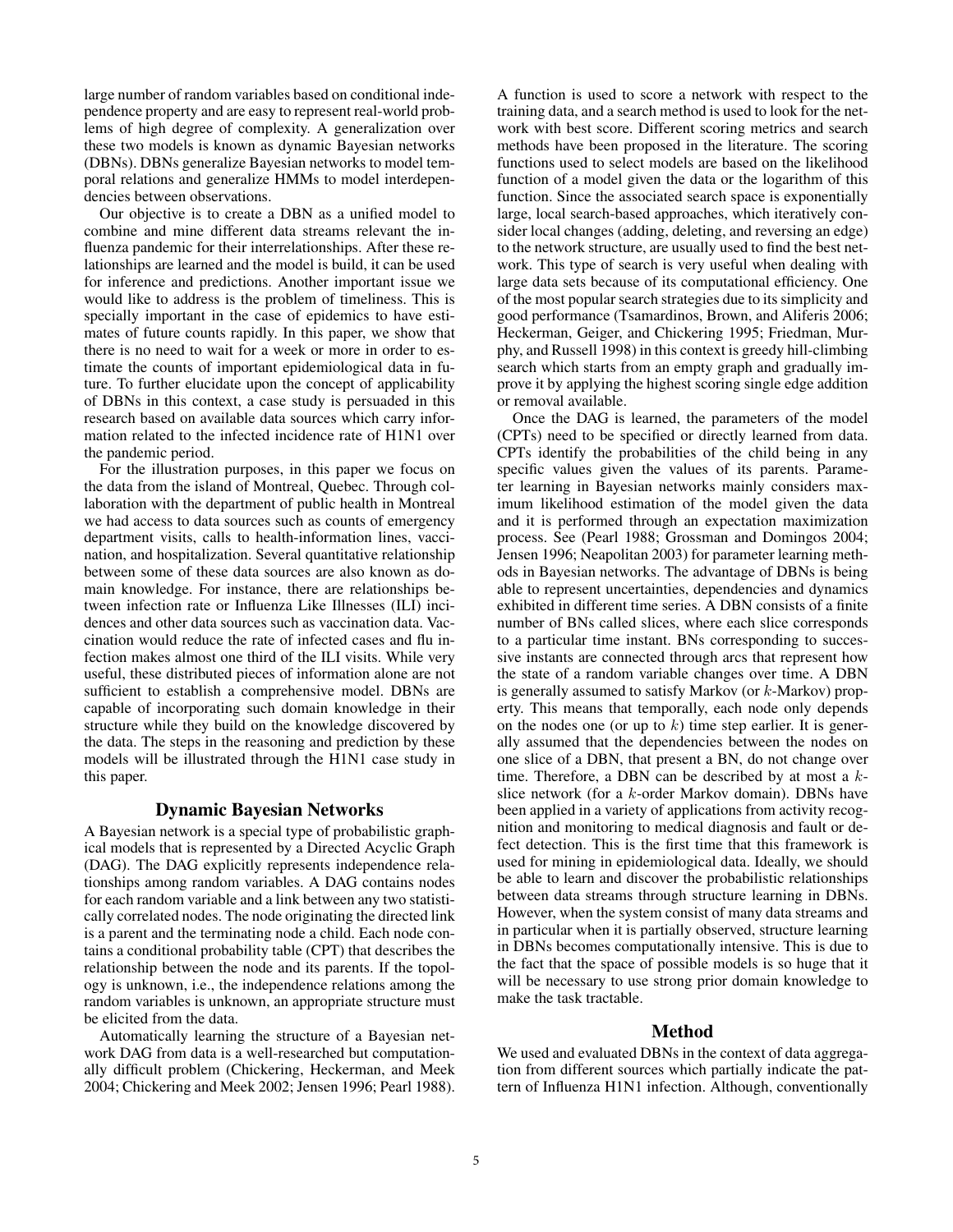DBNs are based on first-order Markov processes (i.e. they can be implemented by one-step temporal relationships between two static BNs for only two consecutive time slices), we observed that the data sources we have in hand may potentially indicate more than one step lag between the time series. Therefore, embedding of this particular information into a DBN formulation requires a k-order Markov process for representing a k-layer Bayesian network, where k indicates the maximum lag between the time-series.

Our approach to discover the relationship between time series is to use statistical techniques to learn about the temporal relationships such as lag-lead relationships among the data sources first, combined that with domain knowledge, and then use this information to construct the required DBN. We used a popular technique in statistics for discovering the relationships between time series data or more generally on sequential data, namely Wavelet Coherency Analysis (WCA) (Morlet et al. 1982; Mallat 1999).

Wavelet analysis is a useful mathematical technique for analyzing periodicities in longitudinal data with many applications (Keissar, Davrath, and Akselrod 2006; Li and Klemm 2000; Grinsted, Moore, and Jevrejeva 2004). Wavelet coherence is especially useful in highlighting the time and frequency intervals where two time-series have a strong interaction. Such a spectral analysis is usually performed in an exhaustive way to find the best fit. Coherence is defined as the cross-spectrum normalized to an individual power spectrum. It is a number between 0 and 1, and results in a measurement of the cross-correlation between two time-series and a frequency function. Wavelet squared coherency is a measure of the intensity of the covariance of the two series in time-frequency space (Torrence and Compo 1998). It is used to identify frequency bands within which two time series are co-varying. The WCA can provides insight into the temporal relationships to explore in the Bayesian network setting. This is done via the computation of time-frequency maps of the time-variant coherence (Keissar, Davrath, and Akselrod 2006).

The experiments reported here are based on the data presented in the next section. We learned DBN models from the data in a variety of settings, and compared them with respect to their performance in predicting observable data streams. The main purpose of this phase of the research is to understand how well DBNs can represent the whole processes, how many observations are required, and what sorts of observations are most useful. In all our experiments, we enforced the presence of the arcs in the DBN network structure based on the suggested settings by WCA, or BN structure learning. In performing the BN structure learning, we followed a similar strategy to what suggested by (Sebastiani et al. 2006). For each data source, we selected the variables observed at  $t, t+1, \ldots, t+10$  days and performed hill climbing search to find the network with the best score.

#### Data

Through collaborations with the department of public health in Montreal, we had access to five different data sources. These data sources include: daily counts of emergency department visits (ED), daily counts of calls to health informa-

tion lines,Info-Sante, (IS), weekly counts of H1N1 vaccination, weekly counts of confirmed cases of H1N1 through lab tests, and weekly counts of admission to the hospitals. Since the data sources have different resolutions in time and have different significance in predicting the number of infected cases, we are only considering the daily time-series of ED and IS, preliminary.

Figure 1 presents daily counts in these two data sources for the duration of April 28, 2009 to December 16, 2009. Emergency department visits may well estimate incidence of influenza. We can combine emergency department triage data with the telephone survey to characterize the effectiveness of incidence estimation. We aggregated visits for ILI by age group, sex, and day of visit. Similar to the ED data, the IS data can be used to estimate influenza incidence. We aggregated ILI calls by age group, sex, and day of call.

Media reports of deaths from pH1N1 were considered important because of their pronounced effect on the utilization of health services, thus media reports were filtered for content. We also extracted the Media data from the Healthmap (Brownstein et al. 2008) on a daily basis. Figure 1 shows the total daily counts of H1N1 media reports about Montreal during the period of April 28, 2009 to December 16, 2009 in the top graph. The second graph illustrate the total daily calls to Info-Sante, and the third graph shows the total daily counts of emergency department visits during the same period. The arrow points to the time when a 13 year old boy (hockey player) in Ontario died on October 26. There were reports of his funeral at around November 4 (t=203 on the time axis). This precedes, by 1 day, the sharp spike in Infosante calls.



Results

Figure 2: Three data sources of media reports, calls to InfoSante, and emergency department visits from top to bottom.

The extent of the temporal relationship between IS and ED series data was estimated using WCA in Figure 2. Our results in Figure 2 shows about 2-4 day lead or lag. There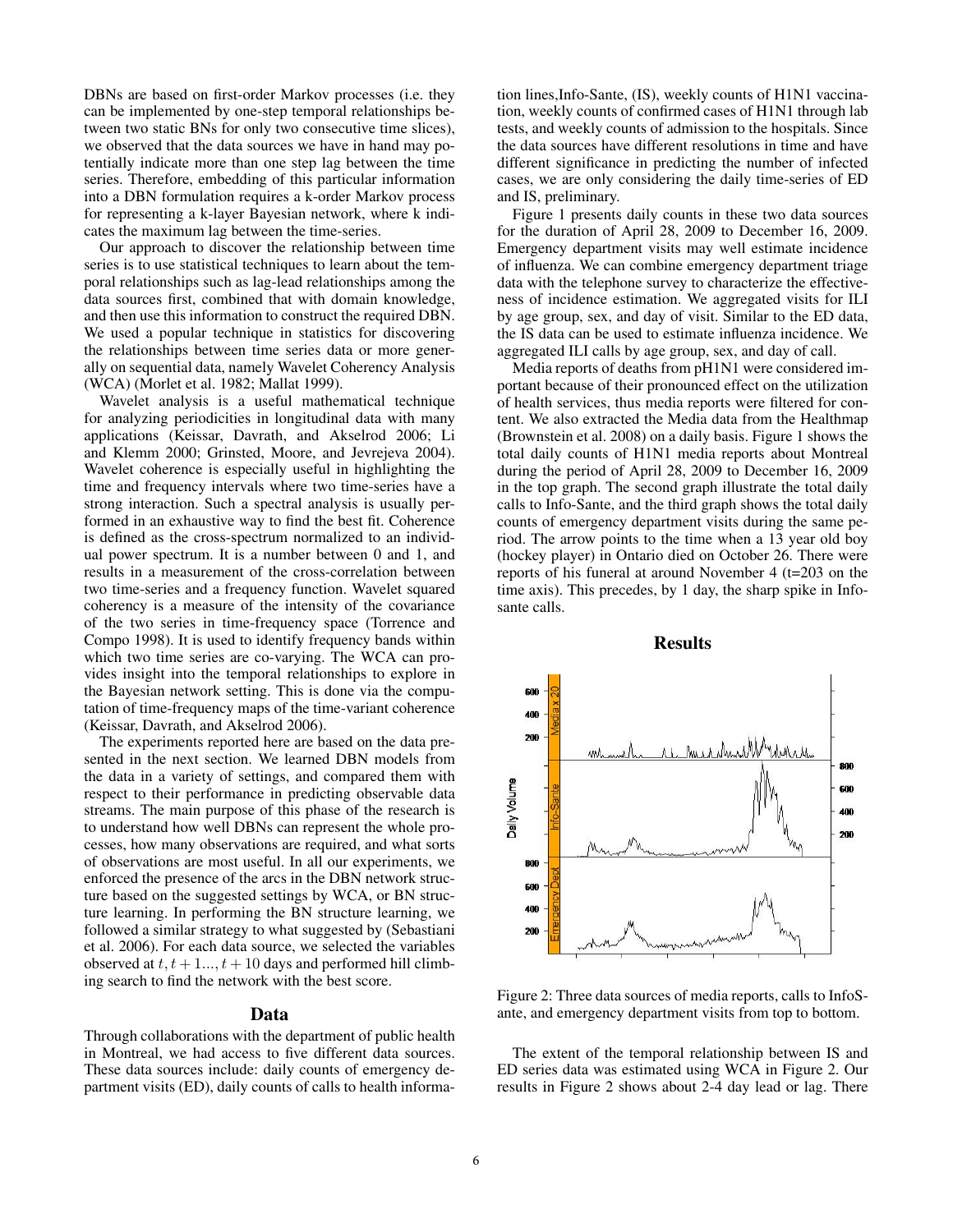

Figure 1: Daily counts of Emergency Department (ED) visits and calls to health information line, Info Sante (IS) in Montreal between April 28, 2009 and December 16, 2009

is a phase change at around Nov 2, in the second wave. We are able to see a predictable relationship during seasonal influenza (with IS leading ED by approximately 4 days), but during the pandemic (and especially the second wave) the relationship was less predictable. We speculated that it is possibly due to media influence.



Figure 3: Wavelet coherency analysis for two data sources ED and InfoSante.

In this research, we aimed to learn DBN models that generalize well. The generalization ability of a model  $G$  is interpreted as the expected predictive accuracy for the next time series,  $D_{T+1}$ . We evaluated the DBN model for prediction accuracy of important observations in time series IS and ED through cross validation techniques. The first set of experiments involved learning DBNs of different complexities. Once trained, we can use the model to do real-time prediction through approximate inference in BNs.

We used a BN structure learning search over the space of all possible graphs to find the best graph, and we discovered two day lag for ED during the seasonal and pandemic flu 2009. However, for an extended period of time (May 1,

2008 to December 30, 2009), which includes non-pandemic, seasonal, and pandemic flu, we found different dependency relations between the two series by BNs structure learning. As the WCA suggested candidate models with plus or minus 4 days lag, we also tried to train a DBN model with no-phase difference between IS and ED in a DBN. The structure learning method also found that media reports data can lead the Info-Sante data by one day. However, this relationship only exist during the pandemic period in our data sets (April-December 2009). We also presented the Bayesian network models to the experts in public health surveillance and asked them to assess the face validity of the dependence between the time series. The expert feedback was more in favor of IS leading ED.

We experimented with four DBNs that correspond to the settings suggested by BN structure learning and WCA:

- ED leads InfoSante by 2 days
- No phase difference between ED and InfoSante
- InfoSante leads ED by 2 days
- Media leads InfoSante by one day and Infosante leads ED by 2days

We unrolled DBNs for seven time steps (weekly). We can treat the unrolled version of a network as a static BN and apply inference algorithms in BNs. We used cross validation for evaluation of all models. Four fifths of the data were used for training and one fifth of the data was used for testing. In each model we provided the information for today's count on ED and IS and predicted the first to 6th next day's counts on both ED and IS. The second model works actually the best when it is trained and tested on the pandemic period (no more than 11% error in predicting ED).

It should be noted that for all models we considered categorization for all variables. This includes Media  $\in \{0, 1 - \}$  $3, 3-7, > 7$ , ED  $\in \{0-100, 100-200, 200-300, 300 400, 400-500, > 500$ , and IS  $\in \{0-100, 100-200, 200 300, 300 - 400, 400 - 500, 500 - 600, 600 - 700, > 700$ . The results may vary with changing the categorization.

Although, there exist dependencies between the media data and the IS data, we did not see a significant changes in the prediction results for IS. This can be potentially related to other factors which have not been considered in our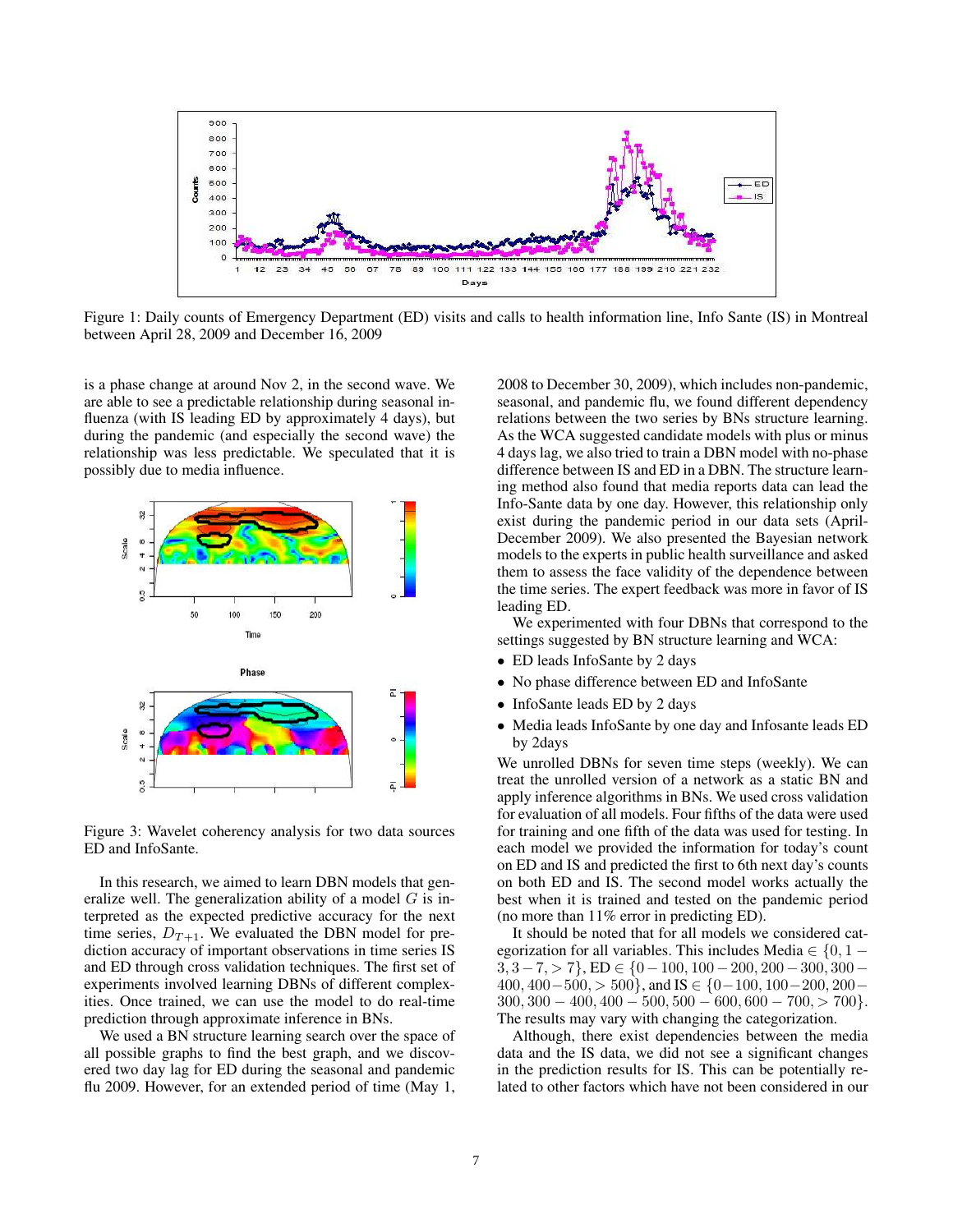Table 1: Comparison of the performance of different DBN models in predicting Information-Sante data in the next six following days.

| Model                 |       |                  | error $\%$ |       |                  |       |
|-----------------------|-------|------------------|------------|-------|------------------|-------|
|                       | Dav1  | Dav <sub>2</sub> | Day3       | Day4  | Dav <sub>5</sub> | Day6  |
| ED leads 1-day        | 19.49 | 21.19            | 22.03      | 26.72 | 29.03            | 29.9  |
| IS leads 2-days       | 18.68 | 23.37            | 25.64      | 26.22 | 28.81            | 29.06 |
| Zero-phase difference | 18.68 | 23.37            | 25.64      | 26.22 | 28.81            | 29.06 |
| Media-effect          | 18 24 | 24.21            | 26.72      | 27.65 | 29.31            | 32.59 |

Table 2: Comparison of the performance of different DBN models in predicting ED data in the next six following days.

| Model                 |      |                  | error% |       |                |       |
|-----------------------|------|------------------|--------|-------|----------------|-------|
|                       | Dav1 | Dav <sub>2</sub> | Day3   |       | Day4 Day5 Day6 |       |
| ED leads 1-day        | 8.47 | 11.86            | 14.53  | 16.1  | 21.37          | 24.14 |
| IS leads 2-days       | 8.47 | 11.02            | 12.52  | 13.33 | 13.56          | 18.49 |
| Zero-phase difference | 9.32 | 11.68            | 12.71  | 13.64 | 13.68          | 16.38 |

model or solely related to the experimental setup we selected for these evaluations including the discretization levels of the Media and IS variables and the information provided for reasoning at each time.

# Conclusions and Future Work

Monitoring health data is critical for detecting epidemics and for guiding control measures. In this research we used data from multiple health related sources to describe H1N1 influenza infection and associated health care utilization. We also explored the use of a web-based data source in public health surveillance of H1N1 pandemic. Evaluating the benefit of new data sources is an important step for improving public health surveillance. None of these data sources alone are believed to measure the incidence of H1N1 influenza accurately. In this paper, we proposed a dynamic Bayesian network model for fusion of different heterogeneous data and discover meaningful information the relationships between these data sources exhibit. We showed how a DBN model can be used for generating short-term predictions of real-time surveillance data. The estimates are also timely. We showed that even with only one to two days of data we can estimate future counts in the studied sources. These estimates will be useful in forecasting the spread of H1N1 influenza.

We will continue our investigations for choosing a better DBN structure. We plan to evaluate all lags (plus/minus) 4 and pick the one with the best prediction power. We did not consider the complete DBN model to predict the number of infected cases of H1N1 in this paper. After reaching a good DBN model for aggregation of data sources, we plan to extend the DBN model of observable data sources presented here to what is called an autoregressive hidden Markov models (AHMM) to contain the unobservable infected counts. We can then apply learning algorithms such as Viterbi and Baum-Welch on this hierarchical dynamic Bayesian network just as we can on HMMs to estimate the prevalence of H1N1.

# Acknowledgment

The authors thank the department of public health in Montreal for providing the data for this research and acknowledge the contribution of the members of this organization who participated in regular expert meetings. In particular, we would like to thank Lucie Bedard and Robert Allard for invaluable insights in the analysis of our results and in preparation of this paper.

# References

Brownstein, J.; Freifeld, C.; Reis, B.; and Mandl, K. 2008. Surveillance sans fronti'eres: Internet-based emerging infectious disease intelligence and the healthmap project. *PLoS Med* 5(7):151.

Burkom, H.; Murphy, S.; Coberly, J.; and Hurt-Mullen, K. 2005. Public health monitoring tools for multiple data streams. *MMWR* (54):55–62.

Chickering, D., and Meek, C. 2002. Finding optimal bayesian networks. Technical report, Microsoft Research.

Chickering, D.; Heckerman, D.; and Meek, C. 2004. Largesample learning of bayesian networks is np-hard. *JMLR* 5:1287–1330.

CIDRAP. 2010. WHO says H1N1 pandemic is over. redOrbit.

Friedman, N.; Murphy, K.; and Russell, S. 1998. Learning the structure of dynamic probabilistic networks. *Uncertainty in Artificial Intelligence* 139–147.

Grinsted, A.; Moore, J.; and Jevrejeva, S. 2004. Application of the cross wavelet transform and wavelet coherence to geophysical time series. *Nonlinear Processes in Geophysics* 11:561–566.